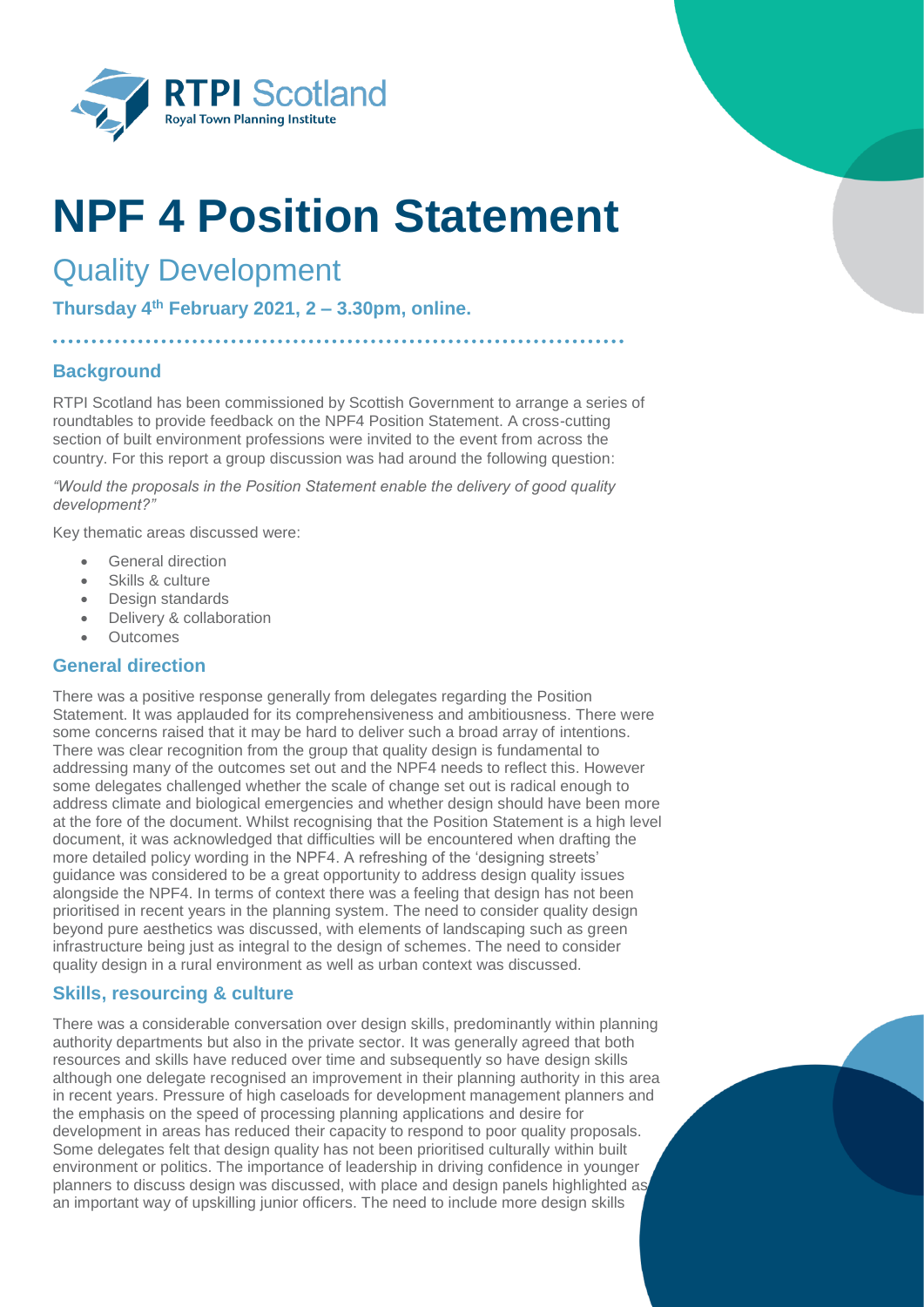

within planning courses was recognised as important by many of the delegates. The need to improve the understanding of the general public and politicians over what constitutes good design and how issues such as density can influence access to services and address net-zero targets.

# **Design standards**

There was a full and considered discussion over the need for stronger policies or more instructive regulation such as design codes or zoning style approach to masterplans and neighbourhoods. The success of 'designing streets' was covered, which delegates felt had had mixed success, with edge of settlement residential developments highlighted in particular as generally receiving less consideration in terms of design quality. Concerns were also raised that the new build housing sector is not offering a wide enough range of product types. The need to mandate the involvement of qualified design professionals in schemes was discussed, for examples necessitating the membership of professional bodies such as RIBA or the Landscape Institute. Lessons of how to do this can be taken from the heritage and conservation sector. [Building for a Healthy Life](https://www.creatingexcellence.net/wp-content/uploads/2020/07/Building-for-a-Healthy-Life-July-2020.pdf) was discussed as an example of good practice in setting out a design code. Broadening out of the 'Designing Streets' guidance to capture the concept of 20 minute neighbourhoods fuller was generally support by delegates. Some delegates challenged the desire for more prescriptiveness in design standards raising concerns that it could not align with a discretionary planning system, possibly stifling innovative design or becoming out-of-date quickly. There was also concerns that design codes would not be able to address the diversity of the built form in Scotland, asking for design policies which reflect and enhance existing built characters without being overly constrained by them. Some delegates felt that it would be better to address issues of design quality with improved training and skills as previously discussed.

The need to follow an enhanced process approach to design was discussed. The Building with Nature accreditation was commended for following process standards through checkpoints in the development delivery process, which was considered to have resulted in positive outcomes. The need to ensure that landscaping was thoroughly considered in the masterplanning process and not just concerning aesthetics was recognised, with some delegates concerned that landscaping design are frequently dealt with in reserved matters.

## **Delivery & Collaboration**

To achieve quality local outcomes, delegates felt that strong design policy at a national level was not in itself enough. The factors influencing the successful implementation of policy initiative were discussed thoroughly. Lots of barriers to implementation were discussed including development viability, especially on sites requiring remediation, and areas such as procurement, professional indemnities insurance, infrastructure provision and rapidly changing technologies. Some delegates felt that quality design was not enough of a political or commercial imperative. A key part of this area of discussion was how to bring about stronger, more successful collaboration across public and private sectors. The need to support a more collaborative, less adversarial approach to placemaking between the private and public sector was widely supported by delegates, some highlighting the need for a culture change beyond any policy changes. This included encouraging more public interest led development, communicating the commercial and brand value of delivering quality design to the private sector better and supporting diversification of the housebuilding market through support to SME housebuilders on smaller sites. The need to ensure that reporters working for the Scottish Government's Planning and Environmental Appeals Division were upskilled in regards to design considerations was raised to give more confidence to development management planners to refuse schemes on design grounds. Operationalising a corporately led Place Principle was regarded by many delegates as an opportunity to support delivery of quality design. The need to consider how the Place Principle could addressed in the decision making process and enforced was discussed. The Place